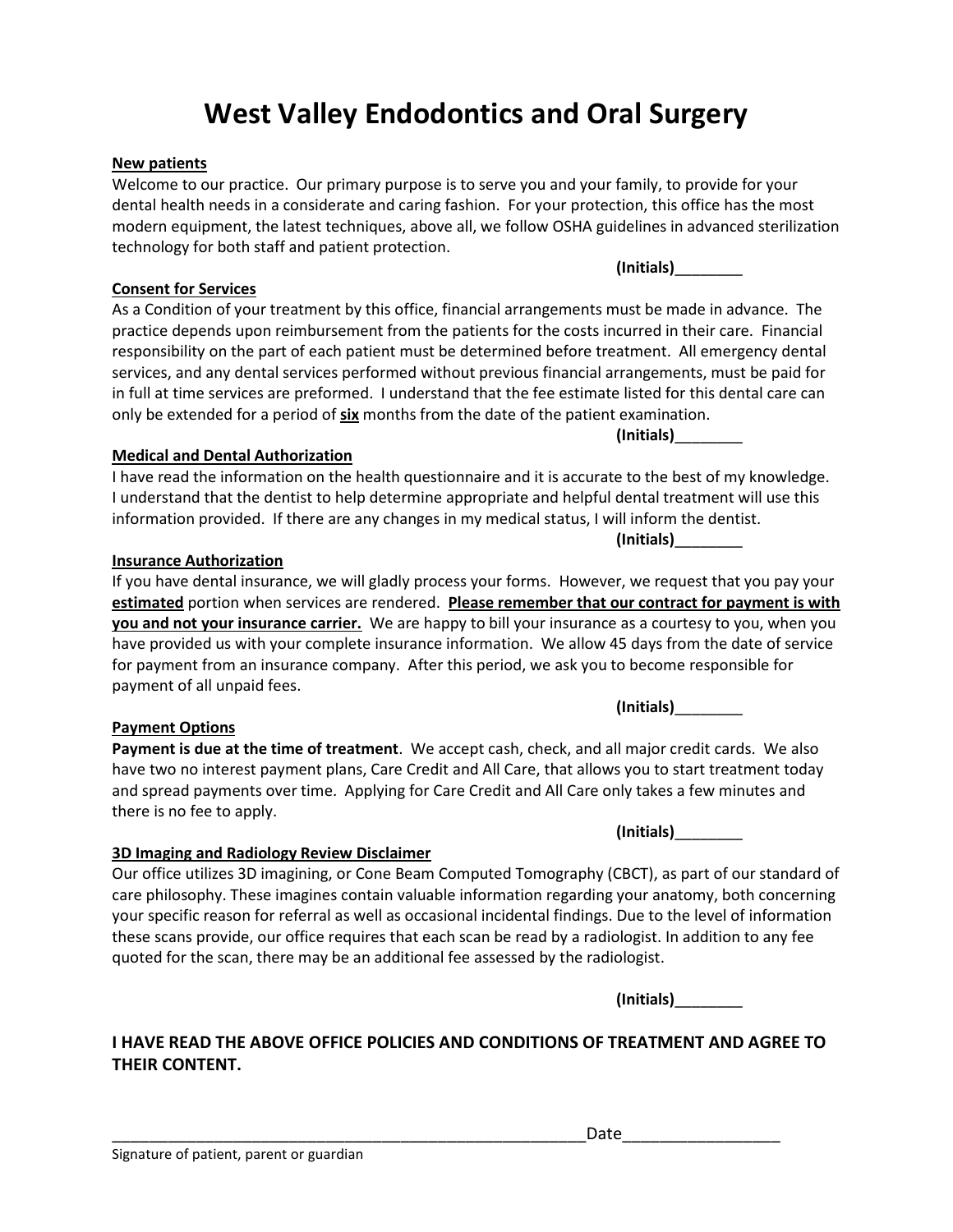# **PATIENT INFORMATION**

| Sex ______ M ______ F ______ ____ Married _________ Widowed ____ Minor ____ Single ____ Divorced                                                                                                                                          |         |                                                                                  |
|-------------------------------------------------------------------------------------------------------------------------------------------------------------------------------------------------------------------------------------------|---------|----------------------------------------------------------------------------------|
| E-mail <u>entimental controllers and the set of the set of the set of the set of the set of the set of the set of the set of the set of the set of the set of the set of the set of the set of the set of the set of the set of </u>      |         |                                                                                  |
|                                                                                                                                                                                                                                           |         |                                                                                  |
| Pharmacy Info <b>Example 2</b> Pharmacy Phone <b>Contract Contract Contract Contract Contract Contract Contract Contract Contract Contract Contract Contract Contract Contract Contract Contract Contract Contract Contract Contract </b> |         |                                                                                  |
|                                                                                                                                                                                                                                           |         |                                                                                  |
|                                                                                                                                                                                                                                           |         |                                                                                  |
|                                                                                                                                                                                                                                           |         |                                                                                  |
|                                                                                                                                                                                                                                           |         |                                                                                  |
| I give a structure of the structure of the structure of the structure of the structure of the structure of the                                                                                                                            |         | permission for West Valley Endodontics and Oral Surgery to communicate with them |
| regarding my Dental treatment or any question regarding billing, and/or my appointments                                                                                                                                                   |         |                                                                                  |
| <b>Responsible Party</b>                                                                                                                                                                                                                  |         |                                                                                  |
|                                                                                                                                                                                                                                           |         |                                                                                  |
| Name of Person                                                                                                                                                                                                                            |         |                                                                                  |
|                                                                                                                                                                                                                                           |         |                                                                                  |
|                                                                                                                                                                                                                                           |         |                                                                                  |
|                                                                                                                                                                                                                                           |         |                                                                                  |
| <b>Dental Insurance Information</b>                                                                                                                                                                                                       |         |                                                                                  |
|                                                                                                                                                                                                                                           |         |                                                                                  |
|                                                                                                                                                                                                                                           |         |                                                                                  |
|                                                                                                                                                                                                                                           |         |                                                                                  |
|                                                                                                                                                                                                                                           |         |                                                                                  |
| <b>Insurance Company</b>                                                                                                                                                                                                                  | Group # |                                                                                  |
|                                                                                                                                                                                                                                           |         |                                                                                  |
|                                                                                                                                                                                                                                           |         |                                                                                  |
| <b>Medical Insurance Information</b>                                                                                                                                                                                                      |         |                                                                                  |
|                                                                                                                                                                                                                                           |         |                                                                                  |
|                                                                                                                                                                                                                                           |         |                                                                                  |
|                                                                                                                                                                                                                                           |         |                                                                                  |
|                                                                                                                                                                                                                                           |         |                                                                                  |
|                                                                                                                                                                                                                                           |         |                                                                                  |
|                                                                                                                                                                                                                                           |         |                                                                                  |
|                                                                                                                                                                                                                                           |         |                                                                                  |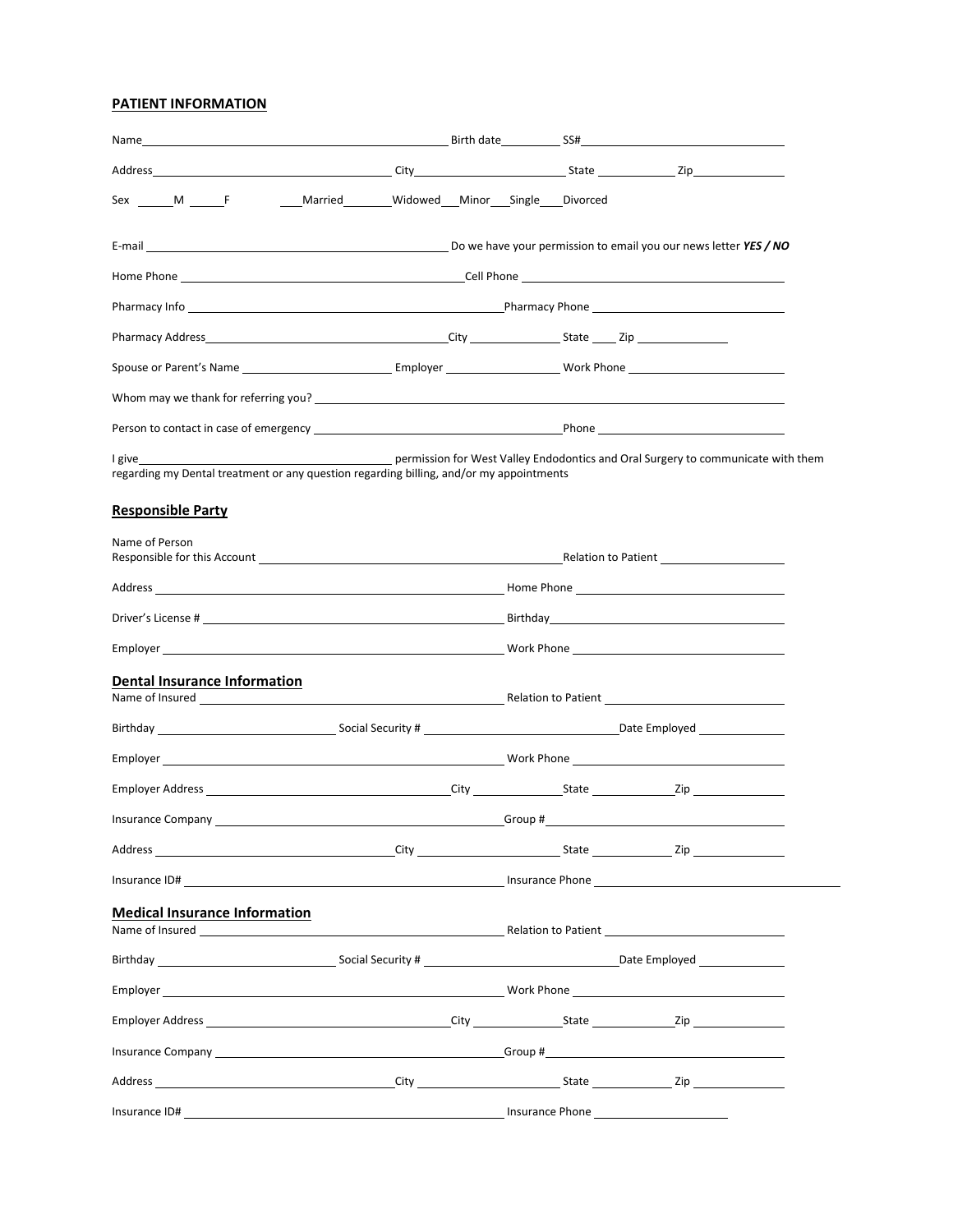*Your medical history is important to the treatment you will receive. Therefore, it is important that you respond to each question honestly and completely. Please circle your responses.*

| <b>Health History Form</b>                                                                                                                                                                                    |     |      |                |                             |                                                                                                                                                        |     |     |
|---------------------------------------------------------------------------------------------------------------------------------------------------------------------------------------------------------------|-----|------|----------------|-----------------------------|--------------------------------------------------------------------------------------------------------------------------------------------------------|-----|-----|
|                                                                                                                                                                                                               |     |      |                |                             |                                                                                                                                                        |     |     |
| Gender: Male / Female                                                                                                                                                                                         |     |      |                |                             |                                                                                                                                                        |     |     |
| Please describe your current health:<br>Excellent                                                                                                                                                             |     | Good |                | Fair                        | Poor                                                                                                                                                   |     |     |
|                                                                                                                                                                                                               |     |      |                |                             |                                                                                                                                                        |     |     |
| Have there been any changes in your general health in the past year?                                                                                                                                          |     |      |                | Yes                         | No.                                                                                                                                                    |     |     |
| Are you now under a physician's care for a particular problem at this time?                                                                                                                                   |     |      |                | Yes                         | No                                                                                                                                                     |     |     |
| Have you ever been hospitalized or had a serious illness?                                                                                                                                                     |     |      |                | Yes                         | No                                                                                                                                                     |     |     |
| Have you ever had surgery?<br>Yes<br>No                                                                                                                                                                       |     |      |                |                             |                                                                                                                                                        |     |     |
|                                                                                                                                                                                                               |     |      |                |                             |                                                                                                                                                        |     |     |
|                                                                                                                                                                                                               |     |      |                |                             |                                                                                                                                                        |     |     |
| PATIENT MEDICAL HISTORY<br>Do you have or have you ever had:                                                                                                                                                  |     |      |                |                             |                                                                                                                                                        |     |     |
| Congenital heart disease, cardiovascular disease<br>(heart attack, heart murmur, coronary artery disease,<br>chest pain, high/ low blood pressure, stroke, irregular<br>heartbeat, heart surgery, pacemaker)? | Yes | No.  |                |                             | Lung disease (asthma, emphysema,<br>COPD, chronic cough, bronchitis,<br>pneumonia, tuberculosis, shortness of<br>breath, chest pain, severe coughing)? | Yes | No. |
| Implants placed anywhere in the body (heart valve,<br>pacemaker, hip, knee)?                                                                                                                                  | Yes | No.  | bruise easily? |                             | Bleeding disorder, anemia, bleeding<br>tendency, blood transfusion? Do you                                                                             | Yes | No. |
| Kidney disease or kidney failure, requiring dialysis?                                                                                                                                                         | Yes | No   | or $C$ ?       |                             | Liver disease (jaundice, hepatitis A, B,                                                                                                               | Yes | No. |
| Thyroid disease?                                                                                                                                                                                              | Yes | No   | Arthritis?     |                             |                                                                                                                                                        | Yes | No  |
| Stomach ulcers or colitis?                                                                                                                                                                                    | Yes | No   |                |                             | Significant weight loss or gain?                                                                                                                       | Yes | No  |
| Clicking, popping, or pain within the jaw joint and/or<br>difficulty opening mouth?                                                                                                                           | Yes | No   |                | fainting or dizziness?      | Seizures, convulsions, epilepsy,                                                                                                                       | Yes | No  |
| Frequent or recurring mouth sores?                                                                                                                                                                            | Yes | No   |                | Sinus or nasal problems?    |                                                                                                                                                        | Yes | No  |
| Glaucoma?                                                                                                                                                                                                     | Yes | No   | Sleep apnea?   |                             |                                                                                                                                                        | Yes | No  |
| Diabetes?                                                                                                                                                                                                     | Yes | No   |                | Osteoporosis or osteopenia? |                                                                                                                                                        | Yes | No  |
| Any cancer, radiation, or chemotherapy?<br>Yes No                                                                                                                                                             |     |      |                |                             |                                                                                                                                                        |     |     |
| Do you have any other disease, condition or problem not listed above that you think the doctor should know about?                                                                                             |     |      |                |                             |                                                                                                                                                        |     |     |
| If yes, please explain:                                                                                                                                                                                       |     |      |                |                             |                                                                                                                                                        |     |     |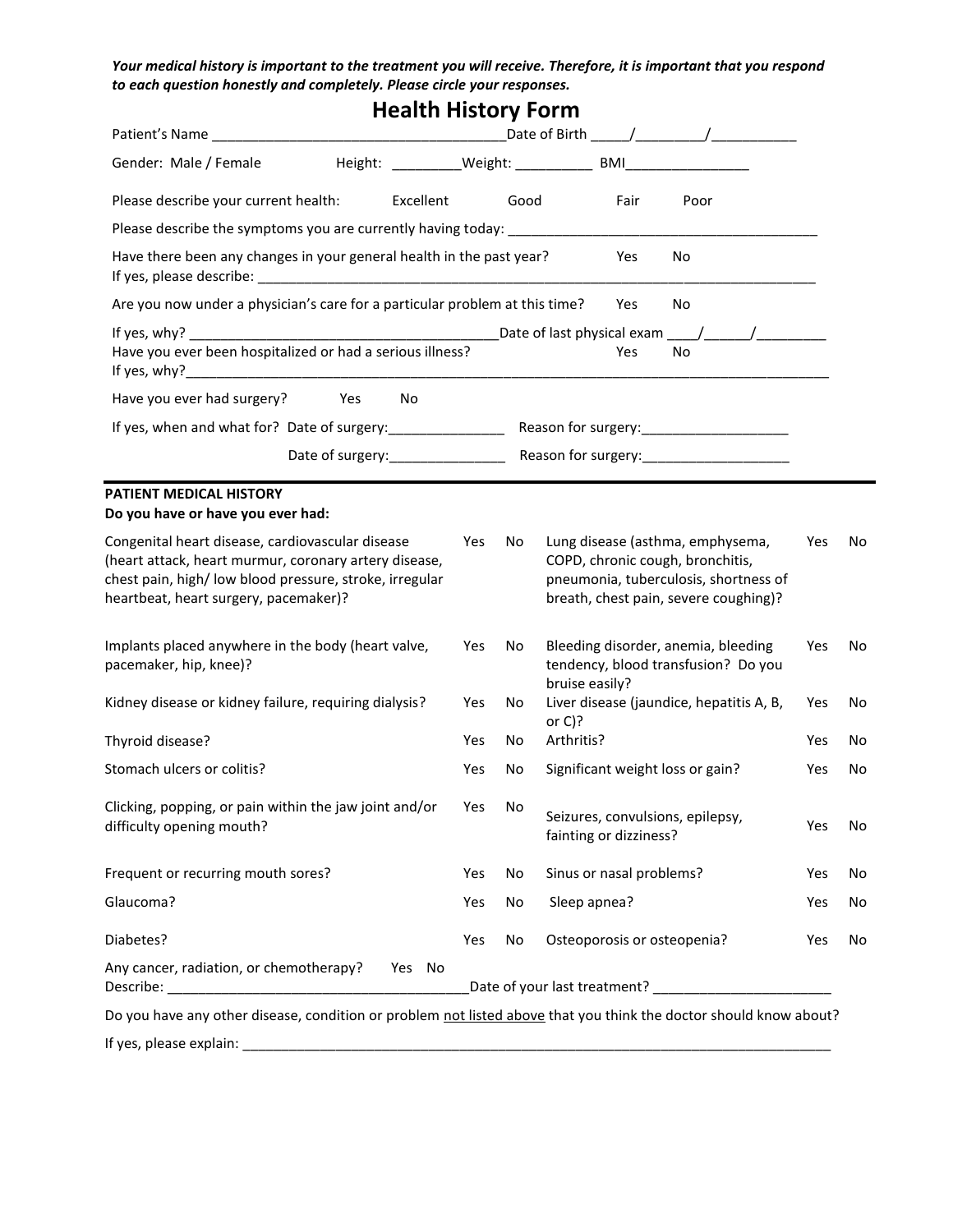| <b>FAMILY MEDICAL HISTORY</b><br>Do you have a family history of any of the following? If yes, indicate the relationship. |     |    |                                                                                                            |     |     |
|---------------------------------------------------------------------------------------------------------------------------|-----|----|------------------------------------------------------------------------------------------------------------|-----|-----|
| Diabetes? Yes No Relationship ______________<br>Cancer?<br>Yes No Relationship _____________                              |     |    |                                                                                                            |     |     |
| Heart disease? Yes No Relationship _____________                                                                          |     |    | Bleeding problems? Yes No Relationship _____                                                               |     |     |
| Tumors? Yes No Relationship<br>Lung disease? Yes No Relationship ________                                                 |     |    |                                                                                                            |     |     |
| <b>FEMALE PATIENTS</b><br>Are you pregnant, or is there any chance you might be pregnant?                                 |     |    | No<br>Yes.                                                                                                 |     |     |
|                                                                                                                           |     |    |                                                                                                            |     |     |
| <b>MEDICATIONS</b><br>Are you using any of the following:                                                                 |     |    |                                                                                                            |     |     |
| Antibiotics?                                                                                                              | Yes | No | Prescription pain medication?                                                                              | Yes | No  |
| Anticoagulants (blood thinners)?                                                                                          | Yes | No | Aspirin or drugs such as Motrin, Aleve, Ibuprofen?<br>Insulin or oral anti-diabetic drugs?                 | Yes | No. |
| Heart medications?                                                                                                        | Yes | No | Blood pressure medications?                                                                                | Yes | No. |
| Steroids (cortisone, prednisone, etc.)?                                                                                   | Yes | No | Bisphosphonates, antiangiogenic and/or antiresorptive<br>medications for osteoporosis, multiple myeloma or | Yes | No. |
| Antianxiety agents, antidepressants or<br>other psychiatric medications?                                                  | Yes | No | other cancers? If yes, list drugs used and time of use.                                                    |     |     |

Please list any specific medications indicated above and/or any other medications not listed above that you are currently taking including prescription medications, diet drugs, over the counter medications, herbal or holistic remedies, vitamins or minerals:

| <b>Medication</b>                                                                         | <b>Dosage</b>  |        | <b>Medication</b>                                                                                            | <b>Dosage</b> |
|-------------------------------------------------------------------------------------------|----------------|--------|--------------------------------------------------------------------------------------------------------------|---------------|
|                                                                                           |                |        |                                                                                                              |               |
|                                                                                           |                |        |                                                                                                              |               |
|                                                                                           |                |        |                                                                                                              |               |
|                                                                                           |                |        |                                                                                                              |               |
| <b>ALLERGIES</b><br>Are you allergic to or have you had an adverse reaction to:<br>Latex? |                | Yes No | Codeine or other pain killers?                                                                               | Yes No        |
| Food products?                                                                            | and the Yes No |        | Aspirin, Motrin, Aleve, or ibuprofen?                                                                        | Yes No        |
| Sedatives, barbiturates? Yes No                                                           |                |        | Penicillin or other antibiotics?                                                                             | Yes No        |
|                                                                                           |                |        | Have you or an immediate family member had any problem associated with local anesthesia, general anesthesia, |               |
|                                                                                           |                |        |                                                                                                              |               |

| Have you ever smoked or chewed tobacco? |     | No<br>Yes.                                                       | If yes, for how long?                 |
|-----------------------------------------|-----|------------------------------------------------------------------|---------------------------------------|
|                                         |     | Have you ever sought professional care or been hospitalized for: | Do you use:                           |
| Substance abuse?                        |     | Yes No                                                           | Alcohol? Yes No How often?            |
| Emotional disorders?                    |     | Yes No                                                           | Marijuana? Yes No How often?          |
| Alcoholism?                             | Yes | No                                                               | Recreational drugs? Yes No How often? |

**SOCIAL HISTORY**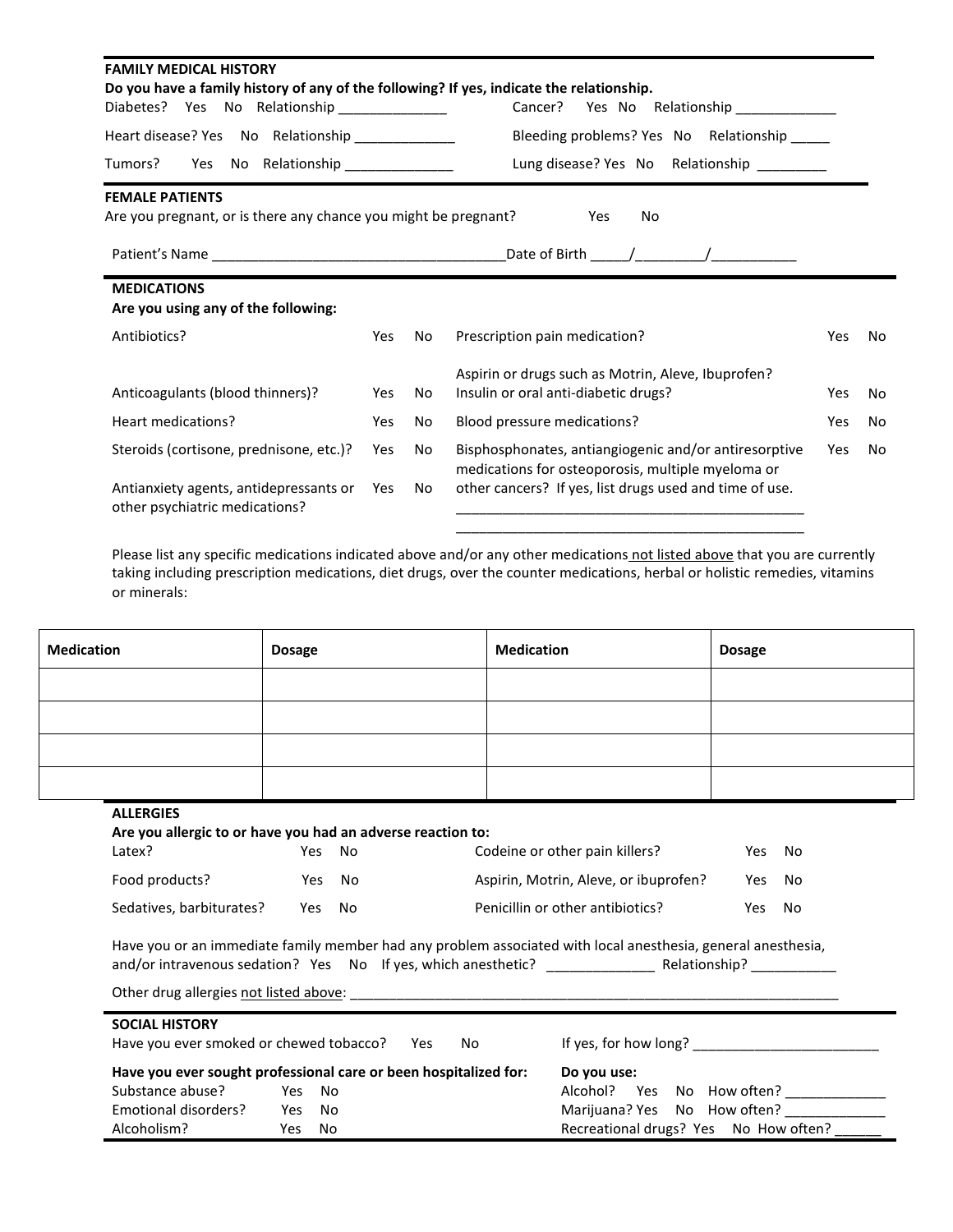#### **DENTAL HISTORY**

Have you had any adverse effects from dental treatment? Yes No If Yes, please explain?

Do you wish to talk to the doctor privately about anything? Yes No

| I understand the importance of a truthful and complete health history to assist my doctor in providing the best |  |
|-----------------------------------------------------------------------------------------------------------------|--|
| care possible.                                                                                                  |  |

Signature of patient, parent, guardian Date Date Controller and Date Date Date

Printed name of patient, parent, guardian/Relationship **Discussion Discussion** Doctor's Signature

#### **HEALTH HISTORY UPDATE**

 $\frac{1}{2}$  $\mathcal{L}$ 

#### **Authorization and Release**

To the best of my knowledge, the information provided in this packet is complete and correct. I understand that it is my responsibility to inform my doctor if I, or my minor child, ever have change in health. I certify that I, and/or my dependent(s), have insurance coverage with **and assign directly to West Valley** assign directly to **West Valley Endodontics and Oral Surgery** all insurance benefits, if any, otherwise payable to me for services rendered. I understand that I am financially responsible for all charges whether paid by insurance or not. I authorize the use of my signature on all insurance submissions. The above-named facility may use my health care information to the above-named Insurance Company(ies) and their agents for the purpose of obtaining payment for services and determining insurance benefits or the benefits payable for related services. This consent will end when the current treatment plan is completed or one year from the date signed below.

| Signature of Patient or Legal Guardian | <b>Print Patient Name</b> | Date |
|----------------------------------------|---------------------------|------|
|                                        |                           |      |

# **NOTICE OF PRIVACY PRACTICES West Valley Endodontics and Oral Surgery**

# **THIS NOTICE DESCRIBES HOW MEDICAL INFORMATION ABOUT YOU MAY BE USED AND DISCLOSED AND HOW YOU CAN GET ACCESS TO THIS INFORMATION. PLEASE REVIEW IT CAREFULLY.**

Our commitment here at West Valley Endodontics and Oral Surgery is to serve our patients with professionalism and caring, being sure at all times to PROTECT the privacy and security of all Protected Health Information. During the course of serving your interests, it may be necessary to share information with other Health Care Providers or Business Associates. The following are examples of instances where information may be shared:

- For payment purposes, we may use the services of a billing service.
- During dental care, we may need to consult with your physician or previous dentist.
- For payment purposes, we need to supply information requested from your dental insurances company.

We here at West Valley Endodontics and Oral Surgery are committed to obeying all Federal, State, and Local laws and regulations regarding Privacy Practices. If any other uses or disclosures than the ones listed above are needed, information will only be released with the written authorization of the individual in question. The individual, as provided by law, may revoke this written authorization at any time.

If you have any questions or comments regarding your Protected Health Information, feel free to contact our Compliance Officer: (623)444-4521.

I have read and understand the above Notice of Privacy Practices.

**Signed: \_\_\_\_\_\_\_\_\_\_ \_\_\_\_\_\_\_\_\_\_\_\_\_\_\_\_\_\_\_\_\_\_\_\_\_\_\_\_\_\_ Date: \_\_\_\_\_\_/\_\_\_\_\_\_/\_\_\_\_\_\_**

\_\_\_\_\_\_\_\_\_\_\_\_ \_\_\_\_\_\_\_\_\_\_\_\_\_\_\_\_\_\_\_\_\_\_\_\_\_\_\_\_\_\_\_\_\_\_\_

\_\_\_\_\_\_\_\_\_\_\_\_\_\_\_\_\_\_\_\_\_\_\_\_\_\_\_\_\_\_\_\_\_\_\_\_\_\_\_\_\_\_\_\_\_\_\_\_ \_\_\_\_\_\_\_\_\_\_\_\_\_\_\_\_\_\_\_\_\_\_\_\_\_\_\_\_\_\_\_\_\_\_\_

Date Comments Commets Commets Commets and Dector's Signature